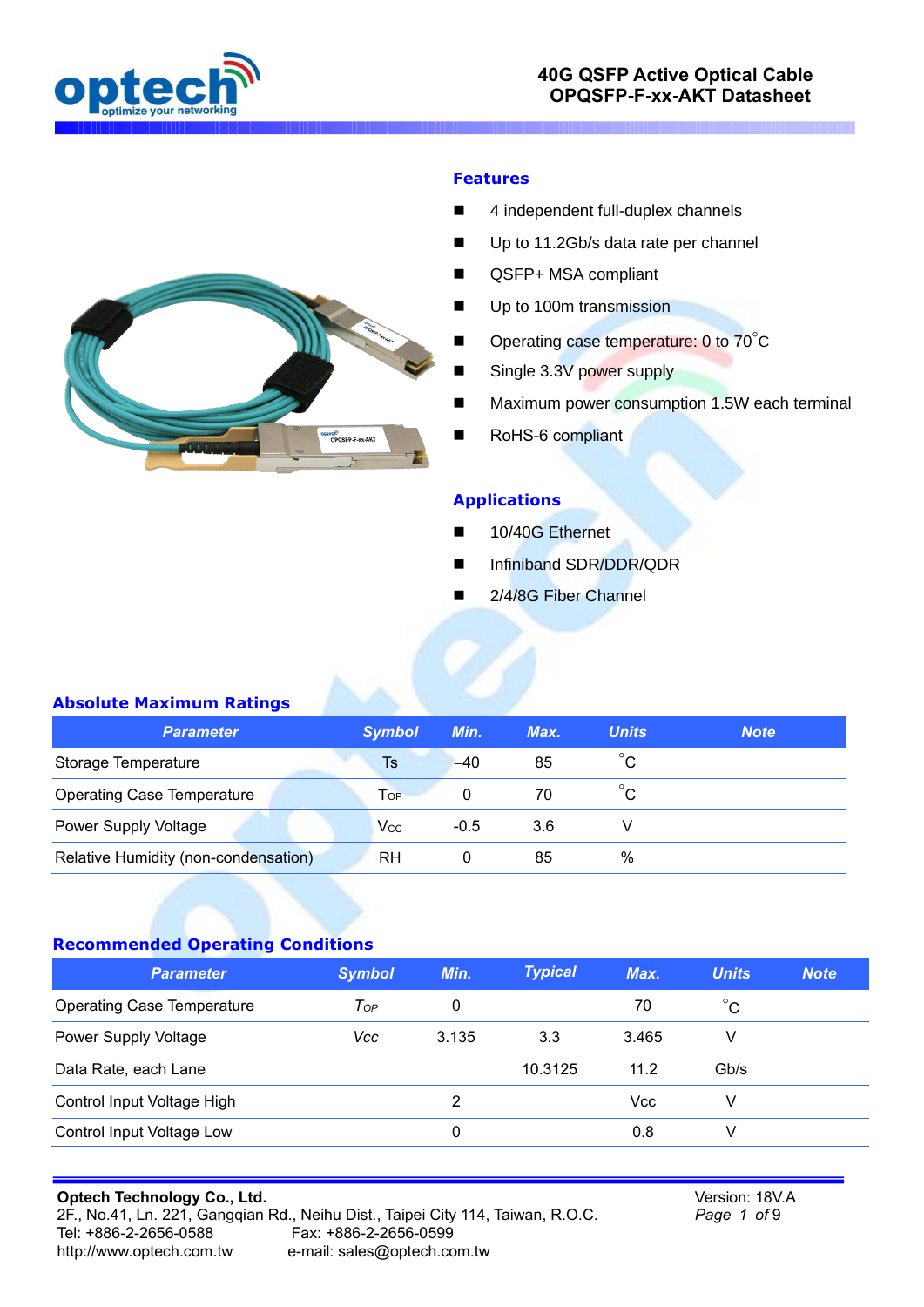

# **AOC Block Diagram**



# **Block Diagram of One of the QSFP+ End Modules**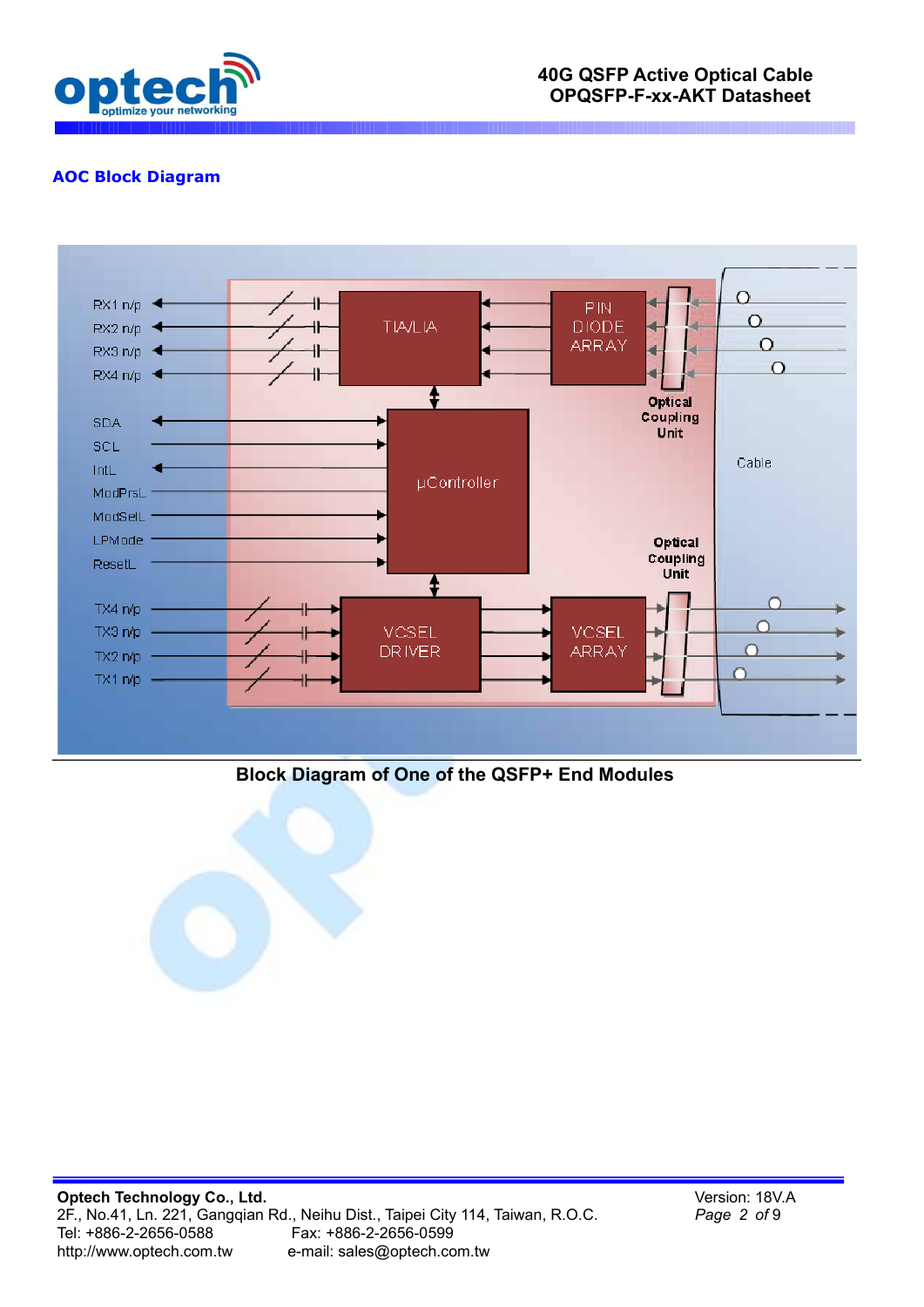

## **Electrical Characteristics-Transmitter (each Lane)**

| <b>Parameter</b>                           | <b>Symbol</b>     | <b>Min</b>                                        | <b>Typical</b>                                     | <b>Max</b>     | <b>Units</b> | <b>Notes</b> |
|--------------------------------------------|-------------------|---------------------------------------------------|----------------------------------------------------|----------------|--------------|--------------|
| Power Consumption, each Terminal           |                   |                                                   |                                                    | 1.5            | W            |              |
| Supply Current, each Terminal              | Icc               |                                                   |                                                    | 450            | mA           |              |
| Transceiver Power-on Initialization Time   |                   |                                                   |                                                    | 2000           | ms           |              |
| Single Ended Input Voltage Tolerance       |                   | $-0.3$                                            |                                                    | $\overline{4}$ | $\vee$       |              |
| AC Common Mode Input                       |                   | 15                                                |                                                    |                |              |              |
| Voltage Tolerance                          |                   |                                                   |                                                    |                | mV           | <b>RMS</b>   |
|                                            |                   |                                                   |                                                    |                |              | <b>LOSA</b>  |
| Differential Input Voltage Swing Threshold |                   | 50                                                |                                                    |                | mVpp         | Threshold    |
| Differential Input Voltage Swing           | Vin, pp           | 180                                               |                                                    | 1200           | mVpp         |              |
| Differential Input Impedance               | Zin               | 90                                                | 100                                                | 110            | Ohm          |              |
|                                            | SDD11             |                                                   | $< -12 + 2 \times \text{SQRT}(f)$ , with f in GHz. |                | dB           | 0.01-4.1GHz  |
| Differential Input S-parameter             |                   | $< -6.3 + 13 \times log10(f/5.5)$ , with f in GHz |                                                    |                | dB           | 4.1-11.1GHz  |
| Reflected Differential to Common Mode      | SCD <sub>11</sub> |                                                   |                                                    | $-10$          | dB           | $0.01 -$     |
| Conversion                                 |                   |                                                   |                                                    |                |              | 11.1GHz      |
| <b>Total Jitter</b>                        |                   |                                                   |                                                    | 0.4            | UI           |              |
| Deterministic Jitter                       |                   |                                                   |                                                    | 0.15           | UI           |              |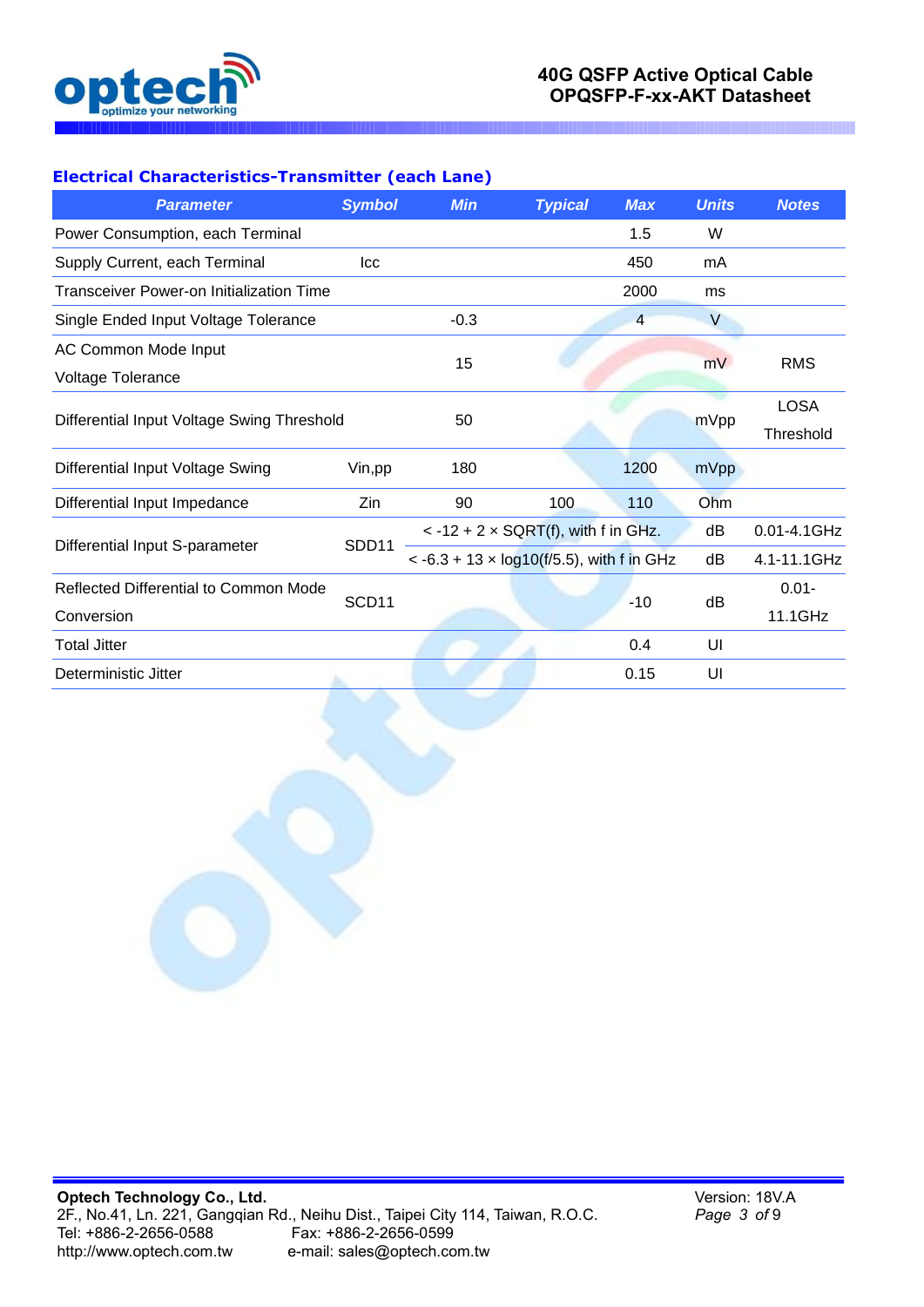

### **Electrical Characteristics-Receiver (each Lane)**

| <b>RMS</b>       |
|------------------|
|                  |
|                  |
| $0.01 - 4.1$ GHz |
| 4.1-11.1GHz      |
| $0.01 - 2.5$ GHz |
| 2.5-11.1GHz      |
| In the case      |
| the specs of     |
| Tx jitters are   |
| met              |
|                  |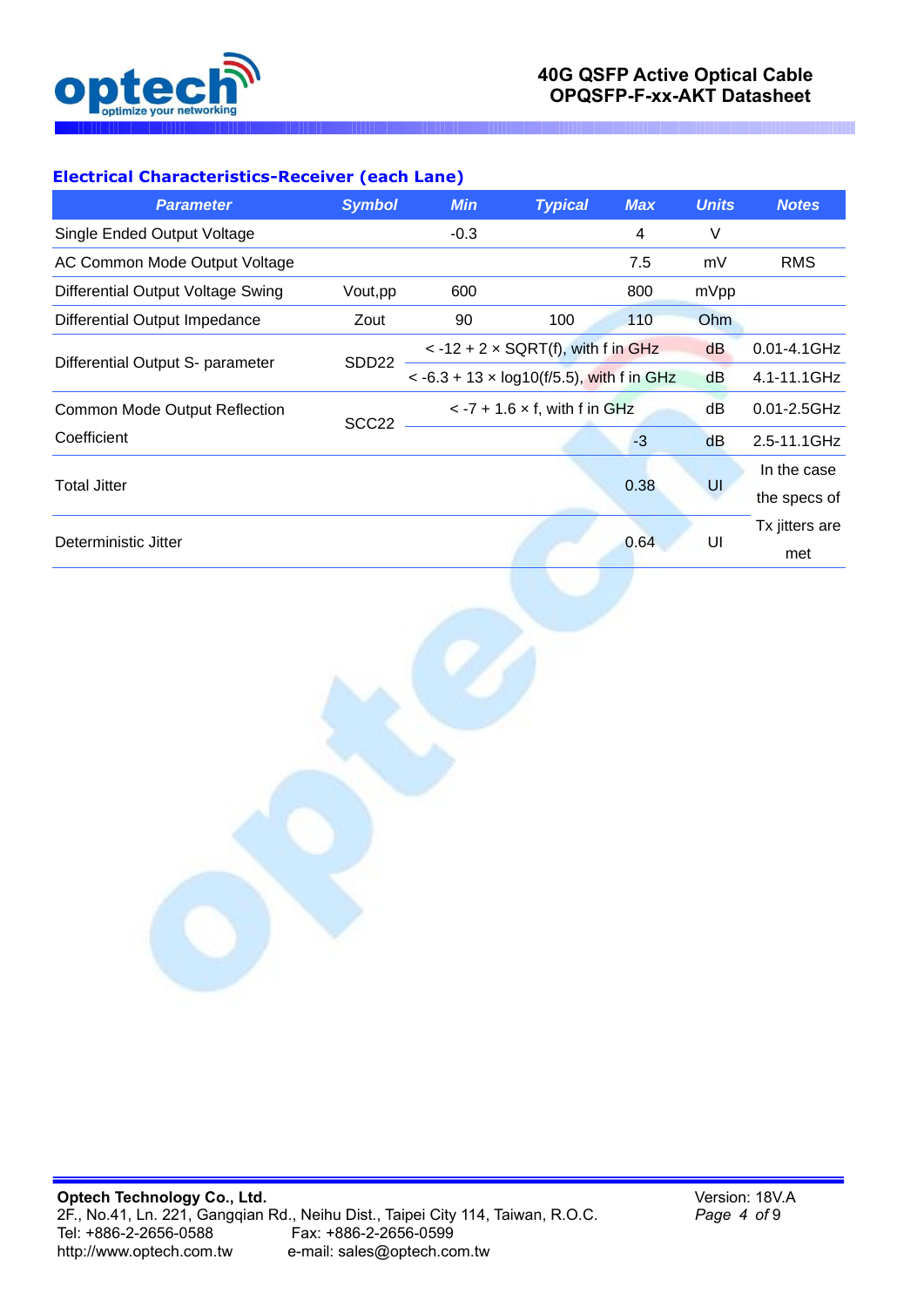

### **Pin Assignment**

QSFP Module Pad Layout (Top View)



**Top Side Viewed From Top** 

# **Bottom Side Viewed From Bottom**

#### **Pin Definition**

| Pin             | <b>Logic</b> | <b>Symbol</b>    | <b>Description</b>                  | <b>Note</b> |
|-----------------|--------------|------------------|-------------------------------------|-------------|
| 1               |              | <b>GND</b>       | Ground                              | 1           |
| 2               | CML-I        | Tx2n             | Transmitter Inverted Data Input     |             |
| 3               | CML-I        | Tx <sub>2p</sub> | Transmitter Non-inverted Data Input |             |
| 4               |              | <b>GND</b>       | Ground                              | 1           |
| 5               | CML-I        | Tx4n             | Transmitter Inverted Data Input     |             |
| 6               | CML-I        | Tx4p             | Transmitter Non-inverted Data Input |             |
| 7               |              | <b>GND</b>       | Ground                              | 1           |
| 8               | LVTTL-I      | ModSelL          | Module Select                       |             |
| 9               | LVTTL-I      | ResetL           | Module Reset                        |             |
| 10              |              | <b>VccRx</b>     | +3.3V Power Supply Receiver         | 2           |
| 11              | LVCMOS-I/O   | <b>SCL</b>       | 2-Wire Serial Interface Clock       |             |
| 12 <sup>°</sup> | LVCMOS-I/O   | <b>SDA</b>       | 2-Wire Serial Interface Data        |             |
| 13              |              | <b>GND</b>       | Ground                              |             |
|                 |              |                  |                                     |             |

#### **Optech Technology Co., Ltd.** 2F., No.41, Ln. 221, Gangqian Rd., Neihu Dist., Taipei City 114, Taiwan, R.O.C. Tel: +886-2-2656-0588 Fax: +886-2-2656-0599 [http://www.optech.com.tw](http://www.optech.com.tw/) e-mail: sales@optech.com.tw

Version: 18V.A *Page 5 of* 9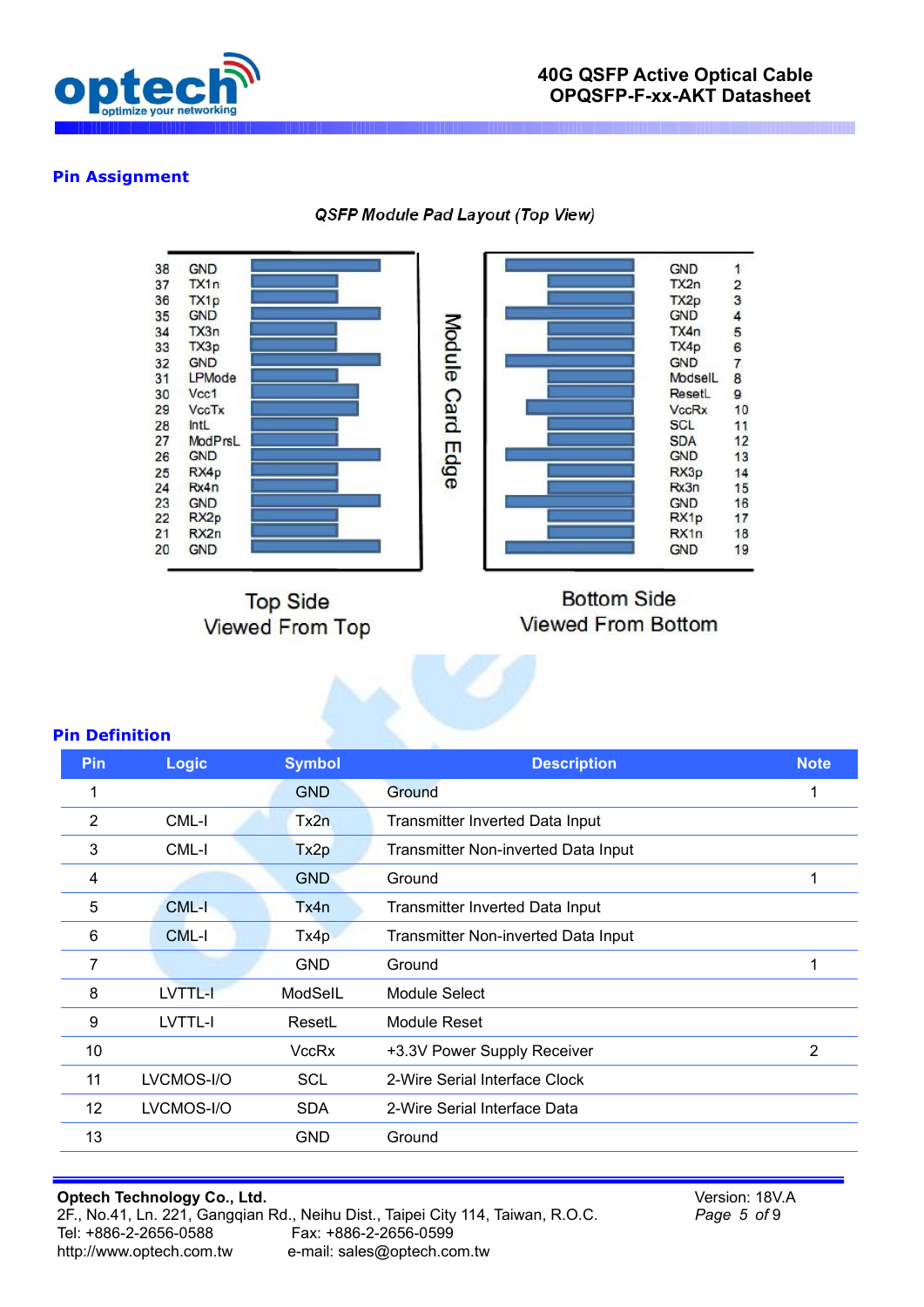

## **40G QSFP Active Optical Cable OPQSFP-F-xx-AKT Datasheet**

| Pin | Logic   | <b>Symbol</b> | <b>Description</b>                         | <b>Note</b>    |
|-----|---------|---------------|--------------------------------------------|----------------|
| 14  | CML-O   | Rx3p          | Receiver Non-Inverted Data Output          |                |
| 15  | CML-O   | Rx3n          | Receiver Inverted Data Output              |                |
| 16  |         | <b>GND</b>    | Ground                                     | 1              |
| 17  | CML-O   | Rx1p          | Receiver Non-Inverted Data Output          |                |
| 18  | CML-O   | Rx1n          | Receiver Inverted Data Output              |                |
| 19  |         | <b>GND</b>    | Ground                                     | 1              |
| 20  |         | <b>GND</b>    | Ground                                     | 1              |
| 21  | CML-O   | Rx2n          | Receiver Inverted Data Output              |                |
| 22  | CML-O   | Rx2p          | Receiver Non-Inverted Data Output          |                |
| 23  |         | <b>GND</b>    | Ground                                     | 1              |
| 24  | CML-O   | Rx4n          | Receiver Inverted Data Output              |                |
| 25  | CML-O   | Rx4p          | Receiver Non-Inverted Data Output          |                |
| 26  |         | <b>GND</b>    | Ground                                     | $\mathbf{1}$   |
| 27  | LVTTL-O | ModPrsL       | <b>Module Present</b>                      |                |
| 28  | LVTTL-O | IntL          | Interrupt                                  |                |
| 29  |         | <b>VccTx</b>  | +3.3V Power Supply Transmitter             | $\overline{2}$ |
| 30  |         | Vcc1          | +3.3V Power Supply                         | $\overline{2}$ |
| 31  | LVTTL-1 | <b>LPMode</b> | <b>Low Power Mode</b>                      |                |
| 32  |         | <b>GND</b>    | Ground                                     | 1              |
| 33  | CML-I   | Tx3p          | <b>Transmitter Non-Inverted Data Input</b> |                |
| 34  | CML-I   | Tx3n          | <b>Transmitter Inverted Data Input</b>     |                |
| 35  |         | <b>GND</b>    | Ground                                     | 1              |
| 36  | CML-I   | Tx1p          | Transmitter Non-Inverted Data Input        |                |
| 37  | CML-I   | Tx1n          | Transmitter Inverted Data Input            |                |
| 38  |         | <b>GND</b>    | Ground                                     | 1              |
|     |         |               |                                            |                |

Notes:

1. GND is the symbol for signal and supply (power) common for QSFP+ modules. All are common within the QSFP+ module and all module voltages are referenced to this potential unless otherwise noted. Connect these directly to the host board signal common ground plane.

2. VccRx, Vcc1 and VccTx are the receiving and transmission power suppliers and shall be applied concurrently. Recommended host board power supply filtering is shown in Figure 3 below. Vcc Rx, Vcc1 and Vcc Tx may be internally connected within the QSFP+ transceiver module in any combination. The connector pins are each rated for a maximum current of 500mA.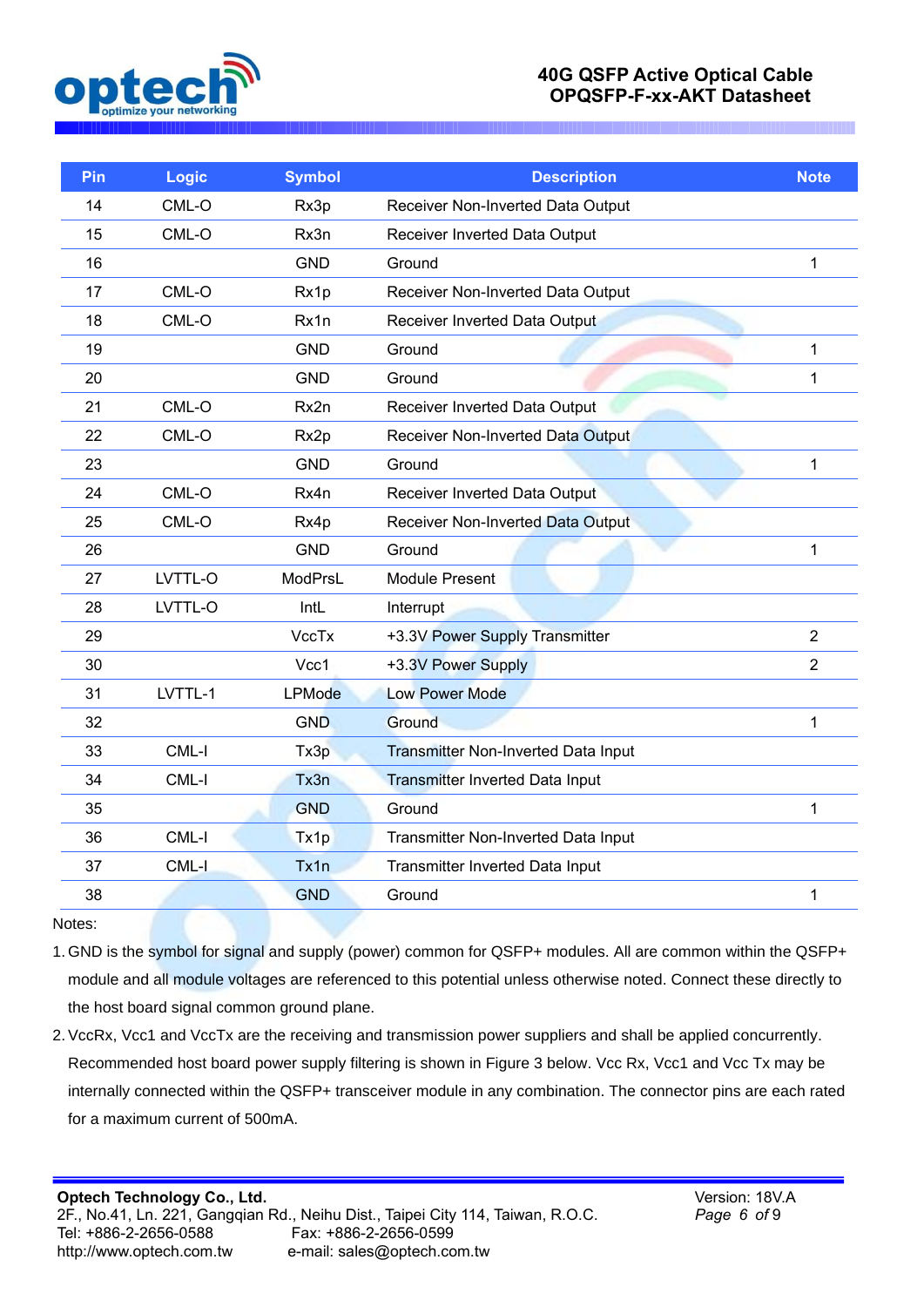

### **Dimensions**



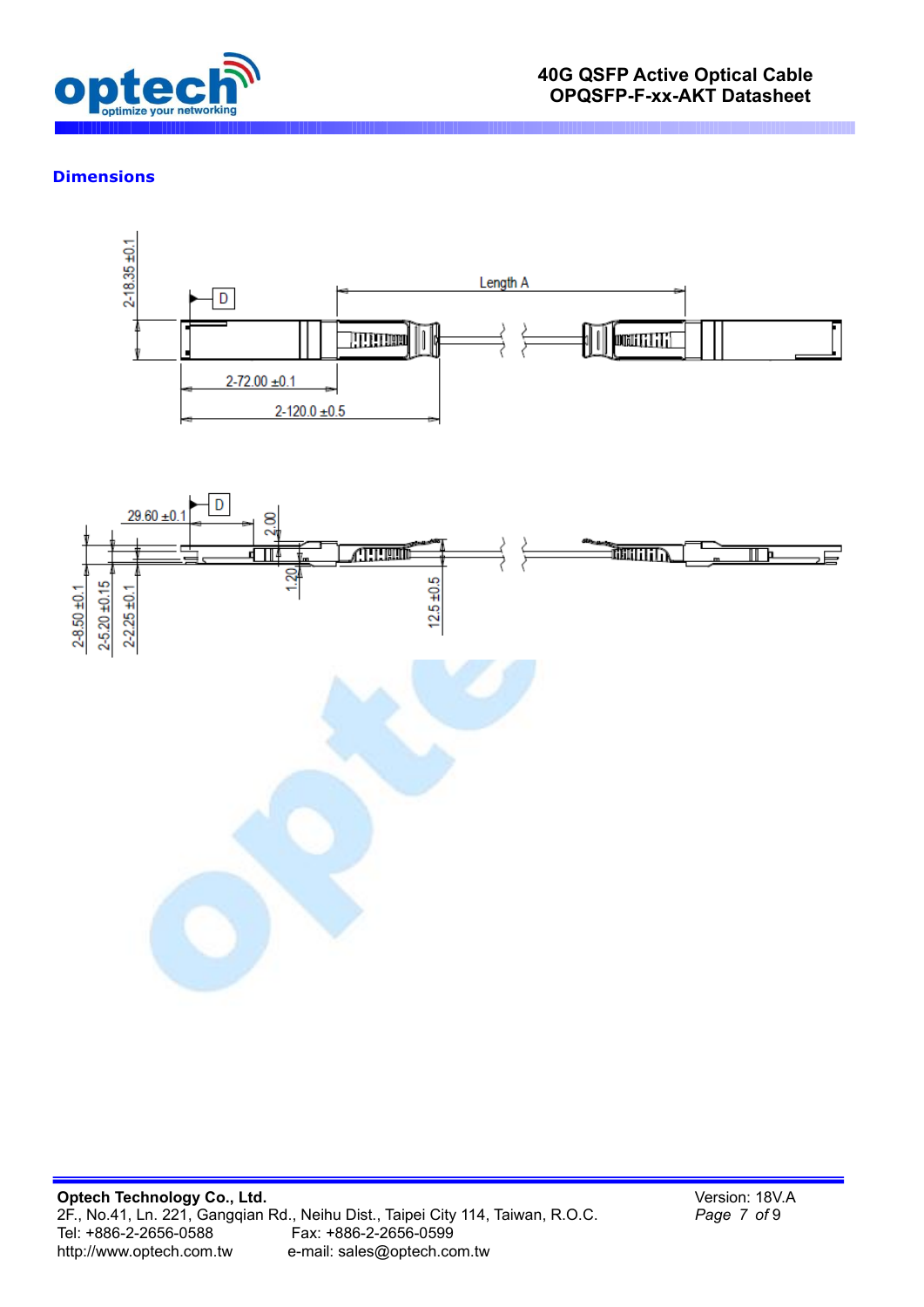

# **Important Notice**